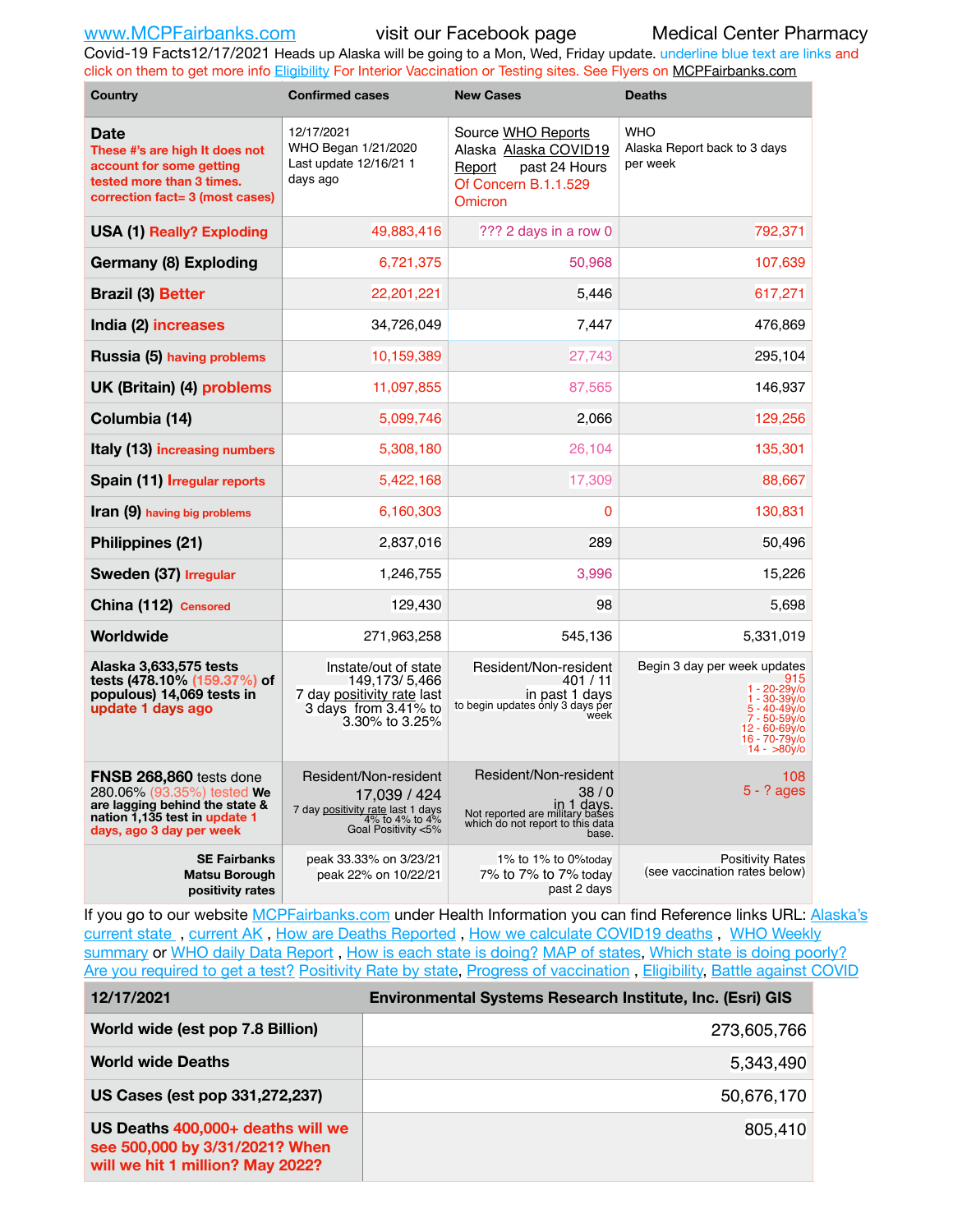| www.MCPFairbanks.com                  | visit our Facebook page                                                               | <b>Medical Center Pharmacy</b> |
|---------------------------------------|---------------------------------------------------------------------------------------|--------------------------------|
|                                       | Current worldwide concern are South Africa, Hungary, Austria, Germany, France, Spain, |                                |
| Netherlands, Belgium, UK, and Canada. |                                                                                       |                                |

Impact of COVID-19 on the US Healthcare system

Estimated US Population 331.3 million 306.20% (102.07%) have been tested (1.013 Billion tests have been run) Estimated 5% of US population will test positive for Covid-19 16.56 million (currently 50.7 Million (15.31%) that have tested positive vs Alaska (19.63%) we have currently tested an set 1.013 Billion based on 50.7 millon that have tested positive discount some of these numbers by 67% to account for multiple testing of same person. If 8% will require hospitalization of the 16.56 million positive cases, we would need 1.325 million beds. Estimated by the American Hospital Association there are 800,000 staffed beds available.

The US has 2.8 hospital beds per 1000 our needs could be 56, China had 4.3, Italy 3.2, South Korea 12.3

The USNS Mercy and Comfort added **2,000** staffed beds, not ICU Of these estimated to be admitted to ICU 960,000. to ICU beds

The US has 16,000 ICU beds we have 68,000-85,000 beds

US could need 299,000 beds with ventilators  $\sim$  16,000 ventilators

 The Needs

**Summation:** Estimated needs could be 1.325 million hospitalized beds for just COVID-19 patients alone. If positives represents 5% of test run, then approximately 1.013 Billion have been tested, we have no idea how many tests have been run or how many multiple tests conducted on the same person, resulting in 50.7 million positive tests run with 805,410 total deaths with 2,139 deaths in the past 1 days, ave 5,099/day. In AK, with 149,173 positive cases 19.63% of Alaska, 3,204 hospitalizations, and 915 deaths. Hospitalization rate is 2.15% of those that test positive, Death Rate 0.63% overall or 28.56% of those hospitalized. Those >60 y/o represent 15% of positive cases, yet represent 80% of deaths. 864,778 vaccines given equal approximately 408,167 (53.71%) completed series and 456,611 (60.08%) vaccinated once of population.

Normal ICU stay 5-7 days, estimated ICU stay for COVID-19 2-3 weeks and they could tie up a ventilator for that length of time also, helping only 1/3 as many patients.

This is why we need to flatten the curve by social spacing and only essential travel.

Expected Death (these are just estimates based on other countries) if 5% of the US Population (16.56 million) test positive we are now at 29.137 million positive (8.8%) and if

1% die = 165,600 people

2% die = 311,200 people

3% die = 496,800 people

6% die = 993,600 people obviously we have passed the 1.325 million positive cases we are at 38.176465 million so if 5% of the US population (16.56 million) test positive and 6% of those die = 993,600 deaths if no vaccine, or if 3.09% (511,704) will die, but we are 11.5% of the population, we know 1.65% die or 631,809 people.

World wide death rate of positive tests actually 1.95% This has dropped. The US is at 805,410 1.59% of those actually tested positive, that is 70% lower death rate than when we started in 3/2020 , started at 6%. But we are slipping Death % have gone from 1.67 to 1.82% to 1.59%. There are 7.8 Billion people in the world 331.3 million live in the US (4.2% of the world's population) 15.31% have tested positive. The US deaths represents 15.07% of the world's death numbers and 18.52% of worldwide confirmed cases we should be at 4.2%. Interesting the US has access to the greatest health care in the world, yet experienced 1 death of 7 deaths worldwide or 15% of the worlds death yet represent only 4.2% of the population. What are we doing wrong? In comparison to the flu in the US.

CDC Estimates. From 2010 to 2016, the flu-related death rate was between 12,000 and 56,000, with the highest season being 2012 to 2013 and the lowest being 2011 to 2012. Most deaths are caused by complications of the flu, including pneumonia or a secondary bacterial infection of the heart or brain. or 2,000 to 9,333 per year. In 2020 in the US has 19 million cases 180,000 hospitalized and 10,000 (0.052%) have died, typically it is 2% will die, compared to 1.59% with COVID19. 306.20% (US), 478.10% (Alaska), & 280.06% (Fbks) are still too few to protect us from future outbreaks. Experts feel that we need either need people to get infected with the virus and develop antibodies or get vaccinated to create immune antibodies to protect us, that we need >65% of the population to have positive antibody tests and preferably 70-90%, one expert felt they would not feel confident til >85% were positive, to give assurance (herd immunity) in order to go without masks and social distancing. NY City seems to have the highest number at 20%. Testing is so important. Currently we are testing at 51.21 Million tests per month. At this rate to test everyone once it will take 6.40 months or over 0.67 years. To test 3 times it would take 19.21 months or almost 2 years still from now

The [Flu](https://lnks.gd/l/eyJhbGciOiJIUzI1NiJ9.eyJidWxsZXRpbl9saW5rX2lkIjoxMDMsInVyaSI6ImJwMjpjbGljayIsImJ1bGxldGluX2lkIjoiMjAyMTAyMjYuMzYwNDA3NTEiLCJ1cmwiOiJodHRwczovL3d3dy5jZGMuZ292L2ZsdS93ZWVrbHkvb3ZlcnZpZXcuaHRtIn0.ePMA_hsZ-pTnhWSyg1gHvHWYTu2XceVOt0JejxvP1WE/s/500544915/br/98428119752-l) (Influenza kills approximately 1-2% of those infected ([1.6% positivity in Alaska](http://dhss.alaska.gov/dph/Epi/id/SiteAssets/Pages/influenza/trends/Snapshot.pdf) zero deaths for flu), SARS killed 800 people total, COVID19 appears to kill 1.59% (805,410) of those that test positive (15% of US COVID) or 20% less deadly than the flu and seems to be more contagious. (Seems to spread more readily) Flu rates [dropped from 300 to single digits this year](https://lnks.gd/l/eyJhbGciOiJIUzI1NiJ9.eyJidWxsZXRpbl9saW5rX2lkIjoxMDEsInVyaSI6ImJwMjpjbGljayIsImJ1bGxldGluX2lkIjoiMjAyMTAyMjYuMzYwNDA3NTEiLCJ1cmwiOiJodHRwOi8vZGhzcy5hbGFza2EuZ292L2RwaC9FcGkvaWQvUGFnZXMvaW5mbHVlbnphL2ZsdWluZm8uYXNweCJ9.oOe3nt2fww6XpsNhb4FZfmtPfPa-irGaldpkURBJhSo/s/500544915/br/98428119752-l) note the start of mask wearing impacted flu numbers.

Alaska has 149,173 so far 17,039 in Fairbanks or 1 of every 9 of Alaskans, and with 108 of 915 deaths 1 in 8, the first case was transient foreign airline crew member. Interesting, the Source of Alaska's SARS-Cov2 virus originated not from East Asia by travelers or the west coast (Washington where it was first observed) , but came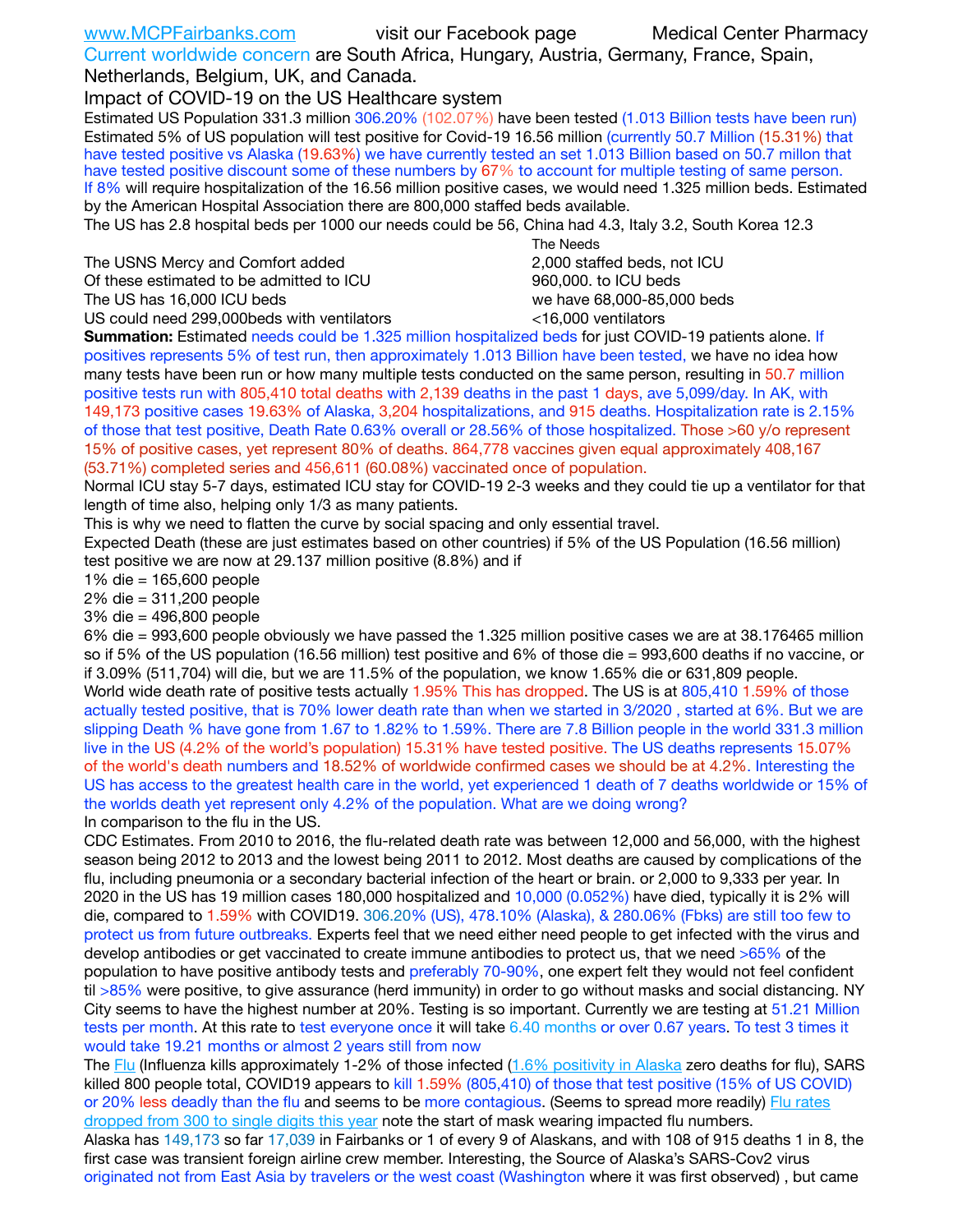[www.MCPFairbanks.com](http://www.MCPFairbanks.com) visit our Facebook page Medical Center Pharmacy

from the east coast of the US, and they were inoculated first from Europe, accordingly from New York's Governor and CDC. Currently 41 Variants known, only 15 of major concern in the US. (Europe's (china's)) Primary, plus an Ohio variant (COH.20G/501Y), California, [UK](https://www.cdc.gov/coronavirus/2019-ncov/transmission/variant-cases.html) (B.1.1.7), (7) South African (1.351), South African (Omicron B.1.1.529), India (Delta), Delta-Plus, Peru (Lambda(C.37)), Mu (Columbia) and (2) Brazil (P.1) Omicron, we have seen 7, Europe's (China) [variant,](https://www.webmd.com/lung/news/20210318/cdc-who-create-threat-levels-for-covid-variants?ecd=wnl_cvd_031921&ctr=wnl-cvd-031921&mb=kYbf7DsHb7YGjh/1RUkcAW0T6iorImAU1TDZh18RYs0=_Support_titleLink_2) UK, India (delta) now representing 96% of new tests, now Omicron, Alaska so far, the last 6 in particular as they have a 50% increase in transmissibility vs 20% in the others over the China variant, the delta variant is 50% more transmissible than the UK (B.1.1.7)version, Mu(Columbia), now Omicron (twice that of Delta). For the latest in [Variance issues in Alaska](https://akvariants.github.io)

**Best practice protection** is good personal Hygiene do not touch eyes, nose, mouth, wash hands frequently for at least 20-30 seconds, before you touch your face, and observe personal spacing of 6-18 feet. Remove your shoes in your house, frequently clean surface areas, let the cleaner sit 15-20 sec before wiping off. **We are recommending to wear any kind of mask.**

Drug treatment is being researched, but as yet not been verified, only suggested, 2 in the wings. Best to isolate those sick and isolate those most susceptible (old and preconditioned with risk factors)

**Risk factors:** Cardiovascular disease (56.6%), Obesity (41.7%), Diabetes (33.8%), age >60, respiratory problems, especially smokers or those who vape, High Blood Pressure.

One episode in China, a man tested negative for 27 days before showing symptoms. So Isolation may want to be considered up to 4 weeks not just 10-14 days.

Italy 1 in 10 positive cases admitted to ICU due to Hypoxic failure requiring mechanical ventilation. In NY it was 1 in 7 that required hospitalization, of the 5700 hospitalized 2634 were discharged (79% (2081)) or added (21%(553)), 9 in 10 put on a ventilator died.

Public policy development and education is important.

**How Long does Covid-19 stay on objects**

| Air (droplets in air, sneeze/cough) | up to 3 hours |                            |
|-------------------------------------|---------------|----------------------------|
| Copper                              | 4 hrs         |                            |
| skin (SARS-COV2)                    | 9.04 hrs      | (Influenza virus 1.82 Hrs) |
| droplets on skin (sneeze)           | 11 hours      |                            |
| Cardboard (Amazon Box)              | 24 hrs        |                            |
| Plastic surfaces/Stainless Steel    | 72 hour       |                            |
|                                     |               |                            |



Vaccination in Alaska by Age

22.5<mark>0%</mark>Wha<mark>t % of the Age Group have been Vaccinated</mark>

45.00% Which Age group have received What % of the vaccine

<10 20-29 40-49 60-69 >80

0.00%

67.50%

90.00%



## Updated graph numbers.

Project outward Exhalation can spray 1.5 m (4.9 ft) spittle (droplets) Coughing  $2 \text{ m}$   $(6.6 \text{ ft})$ Sneeze 6 m (19.7 ft)

Development of immune response

Early viral testing tests to see if you currently have the virus.

> Later antibody testing tells us if you have been exposed and survived. But does not tells us if you have immunities to the virus. We will need to have both tests done in order to open the community..

> Viral Antigen and Viral RNA tells us you have the disease and can spread the disease and if you can or are currently sick. IgM (short term) and IgG (long term antibodies) tells us you have experienced the virus or had the vaccine, and got over it. You may be resistant if your [antibody](https://www.cdc.gov/coronavirus/2019-ncov/lab/resources/antibody-tests.html)  [levels](https://www.cdc.gov/coronavirus/2019-ncov/lab/resources/antibody-tests.html) are high enough. [Current](https://l.facebook.com/l.php?u=https://www.itv.com/news/2020-10-26/covid-19-antibody-levels-reduce-over-time-study-finds?fbclid=IwAR3Dapzh1qIH1EIOdUQI2y8THf7jfA4KBCaJz8Qg-8xe1YsrR4nsAHDIXSY&h=AT30nut8pkqp0heVuz5W2rT2WFFm-2Ab52BsJxZZCNlGsX58IpPkuVEPULbIUV_M16MAukx1Kwb657DPXxsgDN1rpOQ4gqBtQsmVYiWpnHPJo2RQsU6CPMd14lgLnQnFWxfVi6zvmw&__tn__=-UK-R&c%5B0%5D=AT1GaRAfR_nGAyqcn7TI1-PpvqOqEKXHnz6TDWvRStMnOSH7boQDvTiwTOc6VId9UES6LKiOmm2m88wKCoolkJyOFvakt2Z1Mw8toYWGGoWW23r0MNVBl7cYJXB_UOvGklNHaNnaNr1_S7NhT3BSykNOBg) View of [antibodies/immunity](https://www.livescience.com/antibodies.html)[.](https://www.itv.com/news/2020-10-26/covid-19-antibody-levels-reduce-over-time-study-finds) We have tested currently

478.10% (159.37%) of the Alaskan population and over little over 306.20% (102.07%) of the US population, discount these numbers by 67% to reflect multiple testing of the same person. To be safe, we need at least 25% to see if we are making progress, [60%](https://www.jhsph.edu/covid-19/articles/achieving-herd-immunity-with-covid19.html) to [barely qualify](https://www.nature.com/articles/d41586-020-02948-4) to be safe, and [70-90%](https://www.mayoclinic.org/herd-immunity-and-coronavirus/art-20486808) to be assured we will not see a second

65.00%

85.00% Preferred Herd

Beginning Herd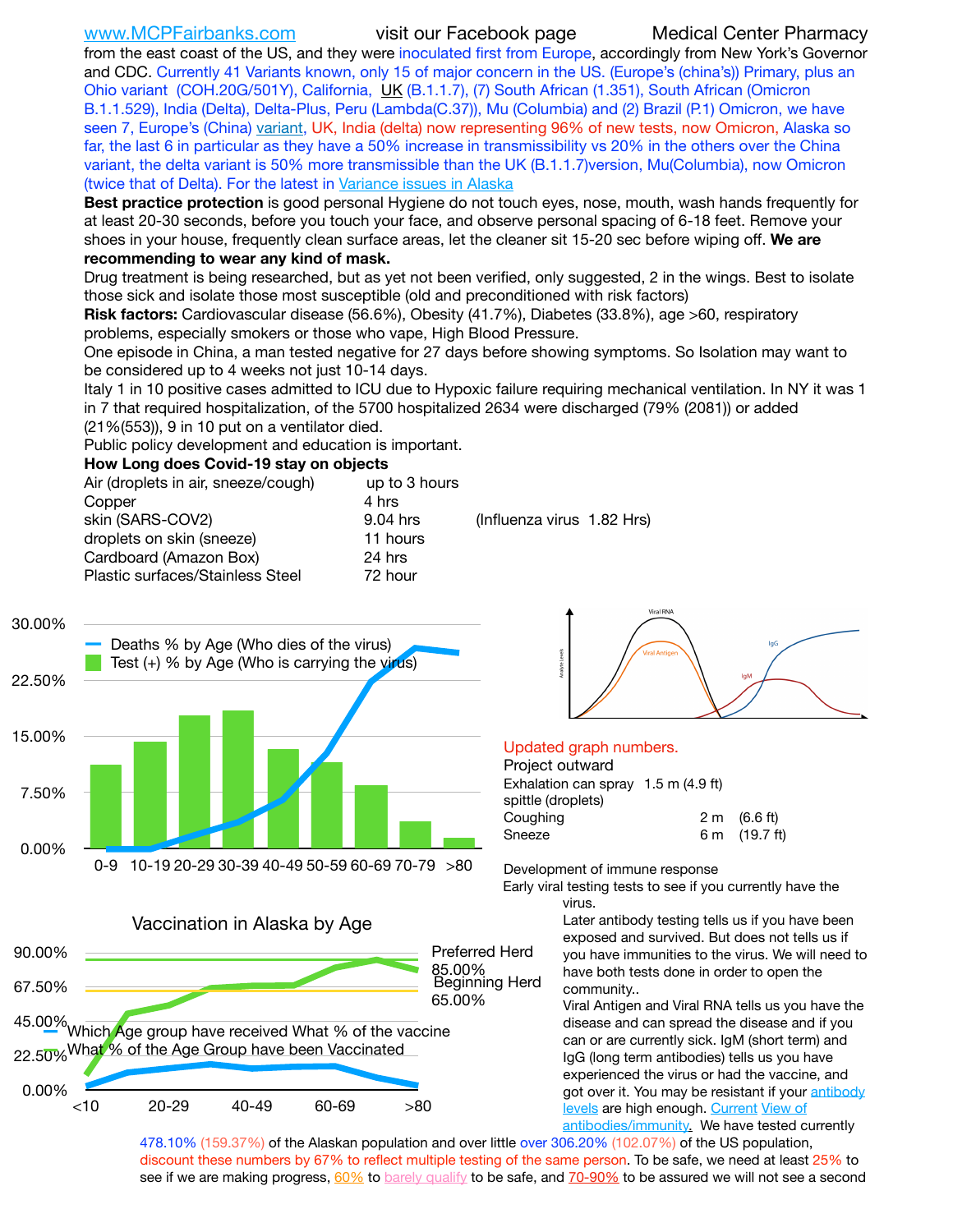### [www.MCPFairbanks.com](http://www.MCPFairbanks.com) visit our Facebook page Medical Center Pharmacy

wave of sickness. Some experts will [not feel safe til we are at 85%.](https://www.bannerhealth.com/healthcareblog/teach-me/what-is-herd-immunity) See bottom of last page to see how and where in Alaska do we and each of the boroughs stack up, compared to other states and the nation.

Three types of clinical laboratory COVID-19 or SARS-CoV-2 tests are being developed:

Molecular Gene sequencing (current method), Viral antigen (testing parts of the virus), Host antibody tests (serology). They detect the virus in different ways.

Mask & [Mask Usage:](https://www.nationalgeographic.com/history/2020/03/how-cities-flattened-curve-1918-spanish-flu-pandemic-coronavirus/) N95 filter out 95% of the particles in the air 3 microns in size or larger.

Mold sizes are about10-12 microns in size. Bacteria are larger, so is dust, Gas molecules and viruses are smaller. PM2.5 are 2.5 microns in size. So are smoke particles & air pollution in Fairbanks.

**Viruses** can be 1 micron in size, 0.3 micron in size, or 0.1 microns in size, so they **will pass right through**. **We recommend wearing any mask, the mask may provide up to 5 times the protection** ver **wearing no mask at all**. It still **does not protect** the wearer from contracting the infection, it **can inhibit** the spreading, something is **better than nothing at all**.

**Remember there is a clean side ( the side towards you) and a dirty side,** the side to the contaminated air is dirty. If you are COVID positive then this is reversed. When handling the mask, do not touch the dirty side and then touch your face, Wash properly your hands first after touching the dirty side before touching your face. If you are infected the dirty side is the inside surface of the mask.

Wash your homemade mask in hot water wash >133F (for at least 10 minutes) and rinse to sanitize with high heat >133F Plus and a weak bleach or peroxide (not Both) the mask. Daily if possible. If you are a

| Conflict                                                 | Combat<br>Death | Past 1<br>days |  |  |  |
|----------------------------------------------------------|-----------------|----------------|--|--|--|
| <b>Revolutionary War</b>                                 | 8,000           |                |  |  |  |
| <b>Civil War</b>                                         | 214,938         |                |  |  |  |
| World War I                                              | 53,402          |                |  |  |  |
| <b>World War II</b>                                      | 291,557         |                |  |  |  |
| Korean Conflict                                          | 33,686          |                |  |  |  |
| <b>Vietnam</b>                                           | 47,424          |                |  |  |  |
| <b>Gulf War</b>                                          | 149             |                |  |  |  |
| Afghanistan                                              | 1,833           |                |  |  |  |
| Irag                                                     | 3,836           |                |  |  |  |
| 1918 Flu                                                 | 675,000         |                |  |  |  |
| 9/11 deaths                                              | 2,977           |                |  |  |  |
| <b>COVID19 deaths</b><br>from 1/20/2020 to<br>12/17/2021 | 805,410         | 2,139          |  |  |  |

frontline health care provider with a homemade fabric mask 2 hours. Do not touch the dirty side.

**Mask usage: 5/13/21 While the CDC** has changed it's recommendations for those who have gotten vaccinated to go mask free, except on Mass Transportation such as buses and airline, or when in crowded situations, like concerts.

Those that have not been vaccinated are still advised need to wear a mask, they are now the population at risk.

The risk has now increased for those nonvaccinated folks. They no longer have the masked people in the community to protect them. While those who have been vaccinated will not get sick or as sick. They can still pass, much more easily without the masks, the virus to those who have not been vaccinated to make them sick.

Therefore, it is even **more imperative** that those that have not been vaccinated, wear a mask to protect themselves, or get vaccinated. The sea of those with the potential to have the virus now are those <12  $y$ /o of age, those  $> 12y$ /o who have not been vaccinated, or those who have been vaccinated and are transitory carriers. Currently, this is about 50% of the US population and about 60% of the Alaskan population. And about 80% of all children under 18y/o at this moment.

**Alcohol solutions** should be 60-80% alcohol **70%** is optimal. **Keep wet and rub 30 seconds**, or Happy Birthday song sung 3 times. **Hydrogen peroxide diluted to 2%** or 4 teaspoonful per quart of water (20ml per 946ml) Bleach the same ratio **Vinegar and ammonia are good cleaning agents, but not disinfectants**. **Do not mix** any of these agents together, toxic fumes can result. **Disinfectants, in order to be effective**, should remain on the applied surface, to be cleaned moist **(wet) for 30 seconds to 4 minutes** depending on material. Caution may dissolve glue or adhesives or bleach and discolor items, check with manufacturers. Do not let it get inside electronic devices. UV (10 minutes), [UV light](http://www.docreviews.me/best-uv-boxes-2020/?fbclid=IwAR3bvFtXB48OoBBSvYvTEnKuHNPbipxM6jUo82QUSw9wckxjC7wwRZWabGw) only kills where it can see.

## **Myths**

Taking hot baths, using colloidal silver, eating garlic soup, gargling with bleach are not proven to be effective. We have already seen using chloroquine taking the wrong form in the wrong dose can be fatal, one death and one critically injured. (see Arizona couple after listening to the past-president)

**We have heard of all kinds of cures.** To date there is no curative or preventative treatments, only supportive therapy. At this point there is **no proof** that Quinine, zinc, Hydroxychloroquine, Chloroquine, Ivermectin, or Vitamin C or D works. As they say wives-tale at best, *irresponsible reporting most likely*. We have seen no information that they work. There have been ineffective dosing issues, over-dosing issues, permanently killing the senses of smell or taste, inappropriate usage, cardiac arrhythmias, and death from the usage of these agents have been reported.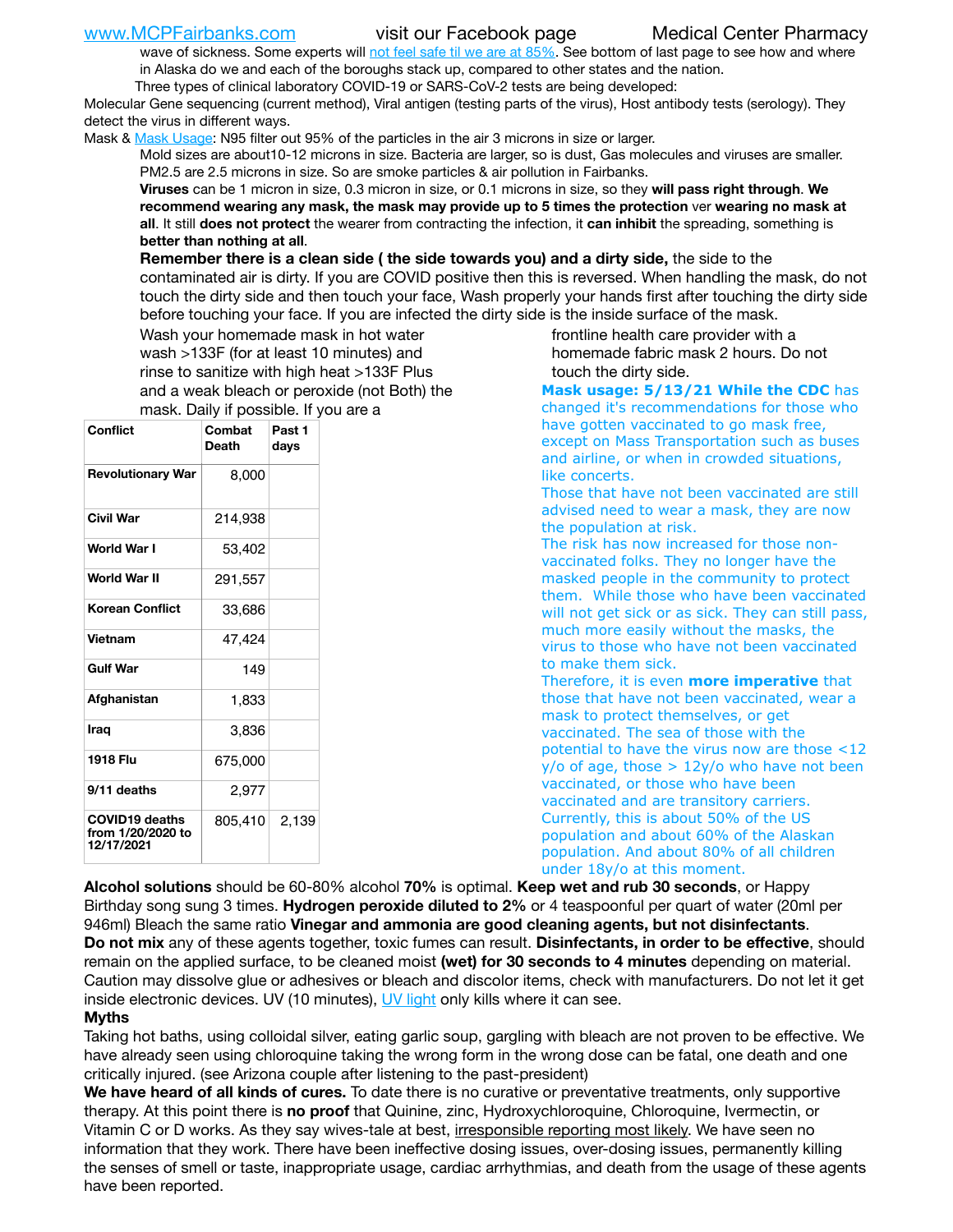[www.MCPFairbanks.com](http://www.MCPFairbanks.com) visit our Facebook page Medical Center Pharmacy

The virus may die out with heat of summer, or cold weather, this is a myth, There are a couple of studies at show the virus can withstand 98F. We know the body tries to use up to 104F to potentiate our immune system, to kill viruses. Taking NSAID, Aspirin, Ach-Inhibitors, Arb's and you get the COVID-19 infection are not contraindicated and no clinical evidence that says you should stop any of these classes of medications. It would be misguided and ill advised if you did so, In other words, Unless your doctor makes changes, keep taking your medications unless told to do otherwise.

**Vaccine Myths and Fake information:** There are no microchips, tracking devices, fetus tissue, at all in the vaccines. Vaccines will not and can not change your DNA., It can not change the fertility of men or women. It seems to be safe to the fetus and pregnant women. You should continue to wear a mask til we get to Herd Immunity levels, but can remove masks if you are outdoors, but not at concerts where you are close together. You should still get vaccinated complete series) even if you got COVID. If you have some of the co-morbidities, it is important that you do get vaccinated, the side effects of the vaccine will be milder and survivable than getting COVID. When you have questions, ask a pharmacist or your doctor.

As of 12/21/20, DHSS was aware of 11 reports regarding possible allergic reactions from Alaska's hospitals to CDC: Bartlett Regional Hospital (8), Providence Alaska (2) and Fairbanks Memorial Hospital (1). Two were identified as anaphylaxis and one of those resulted in hospitalization for ongoing monitoring. In the other three cases, symptoms were mild and not considered anaphylaxis. the hospitalized patient has been discharged and is doing well. The CDC said there appears to be no obvious geographic clustering of these reactions, nor was a specific production lot involved. People who experience anaphylaxis after the first dose should not receive a second dose, according to CDC recommendations. United States

For being one of the first states in that nation to start vaccinating, those <16y/o, we have slowed down vaccinations to where we are now way behind. More people are getting sick more frequently. Soon we will have more deaths. Due to vaccination resistance, Alaska has pushed itself into near last place, in the nation, as to when we will reach "herd immunity". This is the date when we can safely remove our masks and other restrictions.

Check our website [www.MCPFairbanks.com](http://www.MCPFairbanks.com) for the 13 testing sites in the interior of Alaska.

**Who is eligible now?** All Alaskans >5 y/o, can receive the Pfizer vaccine and those >16 y/o can receive all of the other vaccines, all visitors can get vaccinated. Johnson and Johnson, has been reinstated,



but I would caution not to give it to women 12-50 years old. Booster available >16y/o. For details about eligibility, to find a provider visit [covidvax.alaska.gov.](https://lnks.gd/l/eyJhbGciOiJIUzI1NiJ9.eyJidWxsZXRpbl9saW5rX2lkIjoxMDYsInVyaSI6ImJwMjpjbGljayIsImJ1bGxldGluX2lkIjoiMjAyMTAxMjguMzQwODU3NjEiLCJ1cmwiOiJodHRwOi8vZGhzcy5hbGFza2EuZ292L2RwaC9FcGkvaWQvUGFnZXMvQ09WSUQtMTkvdmFjY2luZS5hc3B4In0.-Xwhl42jAWOMS7ewfS85uxwrwjohCso3Sb81DuDKtxU/s/500544915/br/93796640171-l) for vaccination sites or call 1-907-646-3322 for questions [covid19vaccine@alaska.gov](mailto:covid19vaccine@alaska.gov?subject=COVID19%20Vaccine%20questions) 9 am – 6:30 pm Monday - Friday and 9 am-4:30 pm Saturday and Sunday. You may be put on hold, but you will not need to leave a message for a return phone call if you call within business hours. Keep these tips in mind when scheduling. checkout our website [www.MCPFairbanks.com](http://www.MCPFairbanks.com) Please keep these tips in mind when scheduling. Be sure to keep and save your proof of vaccination cards as you may need it for travel purposes in the future.

Gao Fu, the director of the China Centers for Disease Control, admitted on 4/10/2021 that the country's vaccines don't exactly give Covid-19 a knockout blow. One study from Brazil found that the vaccine from the Chinese company Sinovac was 50.4% effective, compared to Pfizer's 97%. Fu said the government is looking for ways to boost effectiveness. Post Delta Expansion (November) without<br>the booster effectiveness rates for Pfizer and Moderma mRNA was down to 18.4% the booster the booster effectiveness rates for Pfizer and Moderma mRNA was down to 18.4% the booster<br>brought it back up to 90%.

# Many Alaskans live with underlying health concerns

You can not change your age but you can affect change with other risk factors. Nov. 17, 2020 for more information check out [Alaska DHSS Insights](http://dhss.alaska.gov/dph/Epi/id/Pages/COVID-19/blog/20201117.aspx)

Epidemiologists within the Section of Chronic Disease Prevention and Health Promotion analyzed reports from about 8,500 randomly-selected Alaska adults who participated in the annual [Behavioral Risk Factor Surveillance System \(BRFSS\)](http://dhss.alaska.gov/dph/Chronic/Pages/brfss/default.aspx) telephone survey between 2016 and 2018. About 67% of Alaska adults — two out of three — have at least one of the following ongoing health concerns that have been shown to increase chances for serious illness from COVID-19:

- 46% of Alaska adults are current or former smokers
- 32% have obesity BMI >30.0
- 8% have type 1 or type 2 diabetes
- 6% have chronic obstructive pulmonary disease (COPD)
- 5% have heart disease or have had a heart attack
- 2% have chronic kidney disease

## **Older age and other health concerns can lead to COVID-19 complications**

The CDC lists other factors that increase chances for serious illness from COVID-19 infection. [Age is one of them](https://www.cdc.gov/coronavirus/2019-ncov/need-extra-precautions/older-adults.html). Even in the absence of any other risk factors, older age increases someone's chances of serious health problems related to COVID-19. In